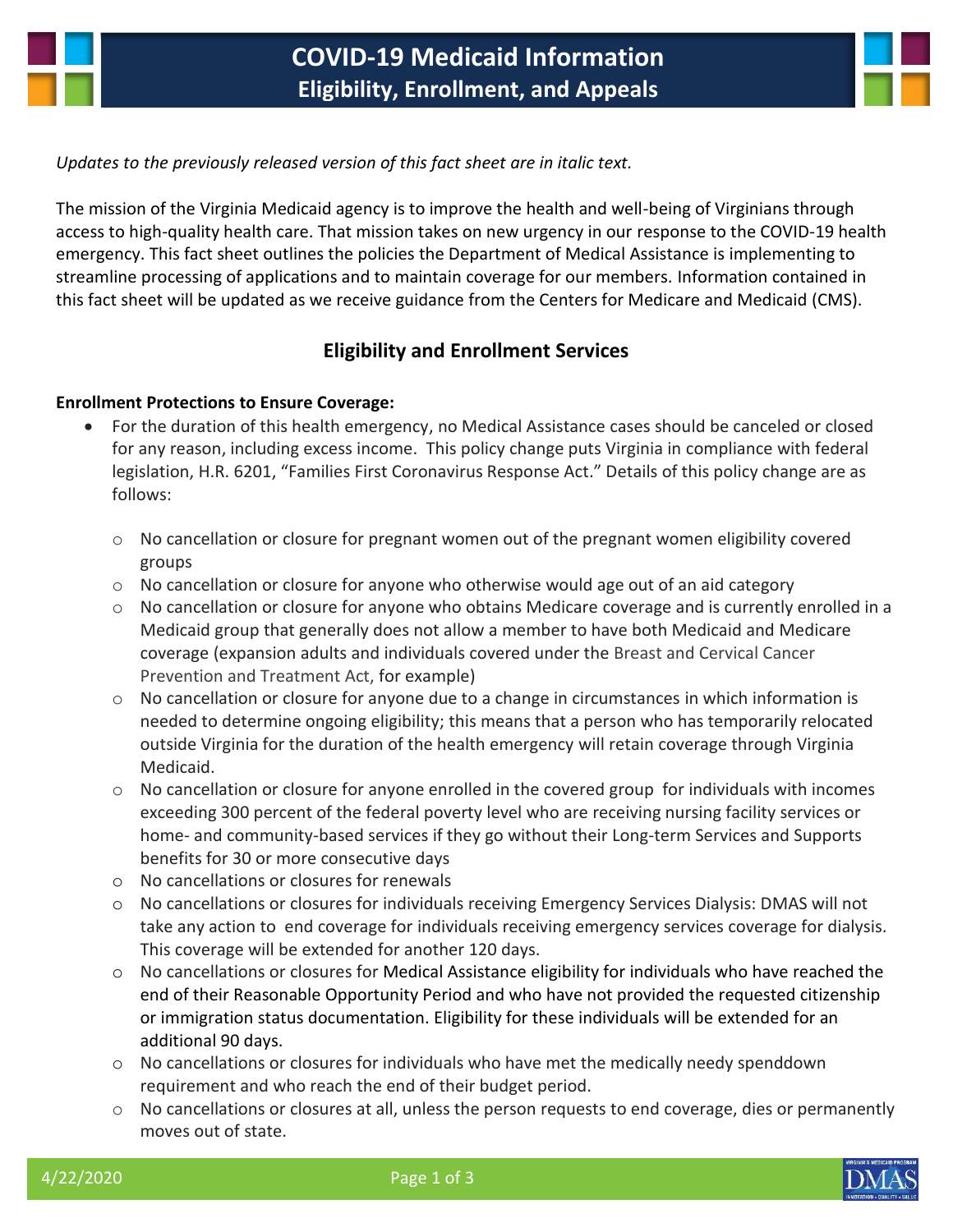

# **COVID-19 Medicaid Information Eligibility, Enrollment, and Appeals**



- All cancellations of eligibility with closure dates of March 31, 2020, or later, will be reinstated through the end of the emergency. Individuals who have had coverage reinstated will receive notification in the form of a letter from DMAS advising of reinstatement through the end of the health emergency. These individuals will be re-enrolled in the health plan they were enrolled in prior to coverage.
- No action that would result in a reduction of coverage (movement from full-coverage to limitedcoverage benefits). Individuals who have had coverage reinstated will receive notification in the form of a letter from DMAS advising of reinstatement through the end of the health emergency. These individuals will be re-enrolled in the health plan they were enrolled in prior to coverage, if any.
- All reductions in coverage with effective dates of March 31, 2020, or later will be restored to fullcoverage through the end of the emergency.
- Exceptions:
	- $\circ$  Refugee Medical Assistance (RMA): Closures do not apply to individuals enrolled in coverage through RMA at the end of their eight-month period of eligibility. These individuals will be reevaluated for eligibility in other covered groups and enrolled if eligible.
	- o *Lawfully Residing Pregnant Women and Children (CHIPRA 214) Enrollments: closures do not apply to individuals who are enrolled in the CHIPRA 214 covered group who are enrolled as a pregnant woman and have reached two months post-partum coverage or who are enrolled as a child turning age 19. Normal coverage rules will apply for these individuals.*
- In response to COVID-19, DMAS has released guidance regarding adjustments in member services. Please visi[t https://coverva.org/covid19/](https://coverva.org/covid19/) for these guidance documents and Frequently Asked Questions (FAQs).
- DMAS will share additional information about actions it will take at the end of the emergency related to individuals who had their coverage extended. This information will be shared with local social services agencies and outreach stakeholders as we receive guidance from CMS.

### **Self-Attestation for Verification of Medical Expenses:**

 During the public health emergency, federal officials are permitting self-attestation by Medicaid applicants of medical expenses for the purposes of meeting a medically needy spenddown.

### **Unemployment Income (UI) Increase**

 Per federal law, the stimulus payment which was approved as a part of the CARES Act (additional payment in the amount of \$600.00) will be excluded from countable income for the purposes of determining Medicaid. The base payment for UI benefits will still count as income per normal Medicaid policy.

### **Stimulus Check/Economic Impact Payment:**

 Per federal guidance, the Economic Impact Payment (*up to \$1,200 for individuals/\$2,400 for couples and \$500/qualifying child*) will be issued by the IRS. This payment will be excluded from countable income for the purposes of determining Medicaid for Modified Adjusted Gross Income (MAGI) or non-